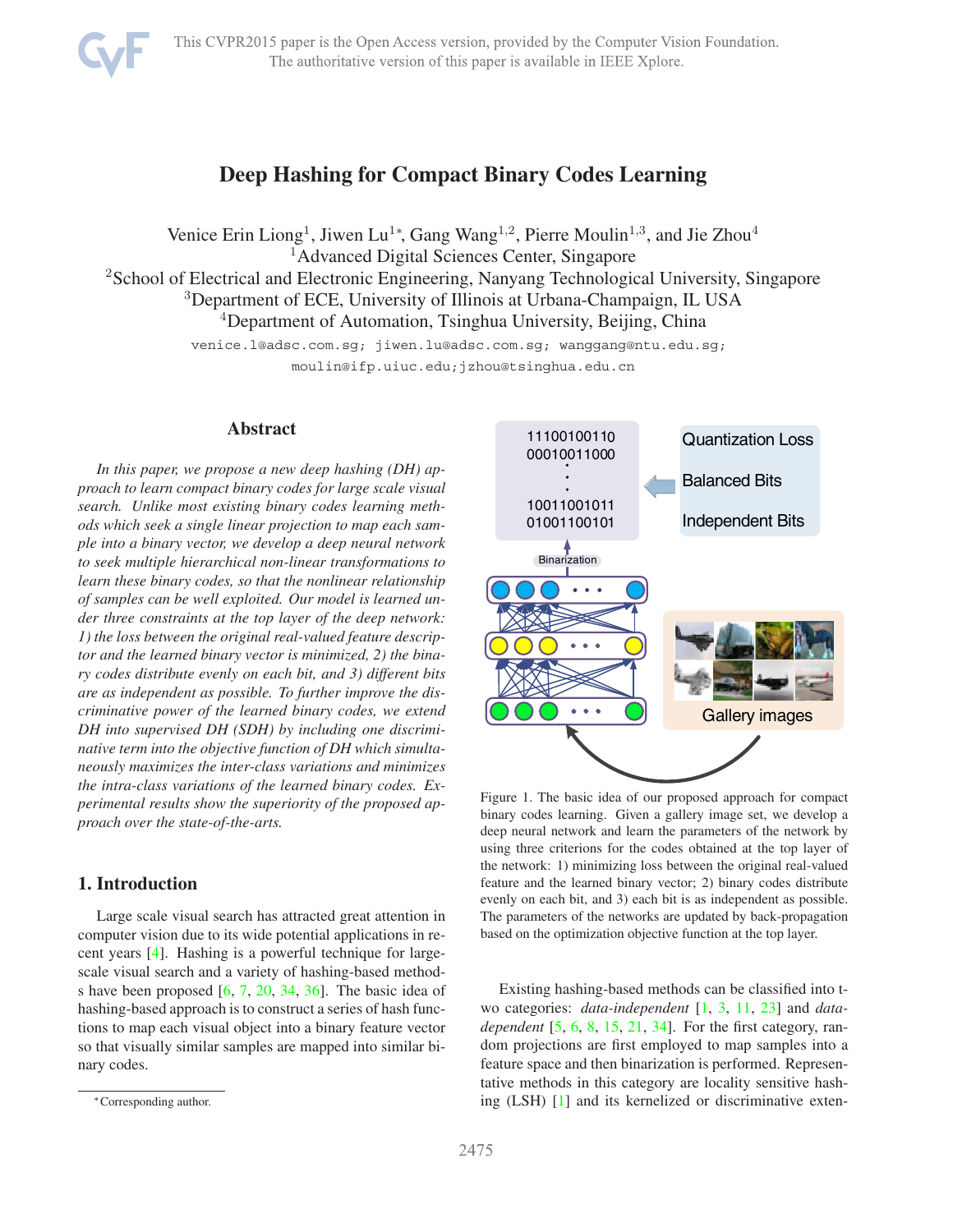<span id="page-1-0"></span>sions [\[11,](#page-8-8) [16,](#page-8-14) [23\]](#page-8-9). For the second category, various statistical learning techniques are used to learn hashing functions to map samples into binary codes. State-of-the-art methods in this category include spectral hashing [\[36\]](#page-8-5), binary reconstructive embedding (BRE) [\[15\]](#page-8-12), iterative quantization (ITQ)  $[6]$ , K-means hashing (KMH)  $[8]$ , minimalloss hashing (MLH) [\[21\]](#page-8-13), and sequential projection learning hashing (SPLH) [\[34\]](#page-8-4). However, most these data-dependent hashing methods cannot well capture the nonlinear manifold structure of samples. While several kernel-based hashing methods [\[7,](#page-8-2) [19\]](#page-8-15) have been proposed, they suffer from the scalability problem.

In this paper, we propose a new deep hashing (DH) method to learn compact binary codes for large scale visual search. Figure [1](#page-0-0) illustrates the basic idea of the proposed approach. Unlike existing binary codes learning methods which seek a single linear projection to map each sample into a binary vector, we develop a deep neural network to seek multiple hierarchical non-linear transformations to learn these binary codes. Our model is learned under three constraints at the top layer of the deep network: 1) the loss between the original feature descriptor and the learned binary vector is minimized, 2) the binary codes distribute evenly on each bit, and 3) different bits are as independent as possible. To further improve the discriminative power of the learned binary codes, we extend DH into supervised DH (SDH) by including one discriminative term into the objective function of DH which simultaneously maximizes the inter-class variations and minimizes the intra-class variations of the learned binary codes. Experimental results on three widely used datasets are presented to show the efficacy of the proposed approach.

#### **2. Related Work**

**Learning-based Hashing**: Existing learning-based hashing methods can be classified into three categories: unsupervised, semi-supervised and supervised. For the first category, label information of the training set is not required in the learning procedure. For example, Weiss *et al.* [\[36\]](#page-8-5) presented a spectral hashing method to obtain balanced binary codes by solving a spectral graph partitioning problem. Gong *et al.* [\[6\]](#page-8-1) developed an ITQ method by simultaneously maximizing the variance of each binary bit and minimizing the binarization loss. He *et al.* [\[8\]](#page-8-11) developed a KMH method by minimizing the hamming distance between the quantized cells and the cluster centers. Heo *et al.* [\[9\]](#page-8-16) proposed a hypersphere-based hashing method by minimizing the spherical distance between the original real-valued features and the learned binary features. For the second category, the pairwise label information is used to learn hashing functions. For example, Wang *et al.* [\[33\]](#page-8-17) developed a semisupervised hashing (SSH) method by minimizing the empirical error for pairwise labeled training samples and maximizing the variance of both labeled and unlabeled training samples. Kulis and Darrell [\[15\]](#page-8-12) presented a BRE method by minimizing the reconstruction error between the original Euclidean distance and the learned hamming distance. Norouzi and Fleet [\[21\]](#page-8-13) presented a MLH method by minimizing the loss between the learned Hamming distance and the quantization error. For the third category, the class label information of each sample is used in hashing function learning. For example, Stretcha *et al.* [\[27\]](#page-8-18) developed a LDA hashing by minimizing the intra-class variations and maximizing the inter-class variations of binary codes. Rastegari *et al.* [\[25\]](#page-8-19) proposed a discriminative hashing method by learning multiple linear-SVMs with the large margin criterion. While these hashing methods have achieved reasonably good performance in many applications, most of them usually seek a single linear projection, which cannot well capture the nonlinear structure of samples.

**Deep Learning**: Deep learning aims to learn hierarchical feature representations by building high-level features from raw data. In recent years, a variety of deep learning algorithms have been proposed in computer vision and machine learning [\[2,](#page-8-20) [10,](#page-8-21) [12,](#page-8-22) [18,](#page-8-23) [17,](#page-8-24) [24,](#page-8-25) [30\]](#page-8-26), and some of them have successfully applied to many visual analysis applications image classification [\[14\]](#page-8-27), object detection [\[28\]](#page-8-28), action recognition  $[17]$ , face verification  $[29]$ , and visual tracking [\[35\]](#page-8-30). Representative deep learning methods include deep stacked auto-encoder [\[17\]](#page-8-24), deep convolutional neural networks [\[12\]](#page-8-22), and deep belief network [\[10\]](#page-8-21). While deep learning has achieved great success in various visual application, little progress of deep learning have been made in hashing-based large scale visual search. To our knowledge, semantic hashing  $[26]$  is the first work on using deep learning techniques for hashing. They applied the stacked Restricted Boltzmann Machine (RBM) learn compact binary codes for visual search. However, their model is complex and requires pre-training, which is not efficient for practical applications.

#### **3. Proposed Approach**

In this section, we first present some basic knowledge of the learning-based hashing method and then detail our proposed DH and SDH methods.

## **3.1. Hashing**

Let  $\mathbf{X} = [\mathbf{x}_1, \mathbf{x}_2, \cdots, \mathbf{x}_N] \in \mathbb{R}^{d \times N}$  be the training set which contains N samples, where  $\mathbf{x}_n \in \mathbb{R}^d$  (1  $\leq n \leq N$ ) is the *nth* sample in **X**. Learning-based hashing methods aim to seek multiple hash functions to map and quantize each sample into a compact binary vector. Assume there are K hashing functions to be learned, which map each  $x_n$ into a K-bit binary codes vector  $\mathbf{b}_n = [\mathbf{b}_{n1}, \cdots, \mathbf{b}_{nK}] \in$  ${-1, 1}^{K \times 1}$ , and the kth binary bit  ${\bf b}_{nk}$  of  ${\bf x}_n$  is computed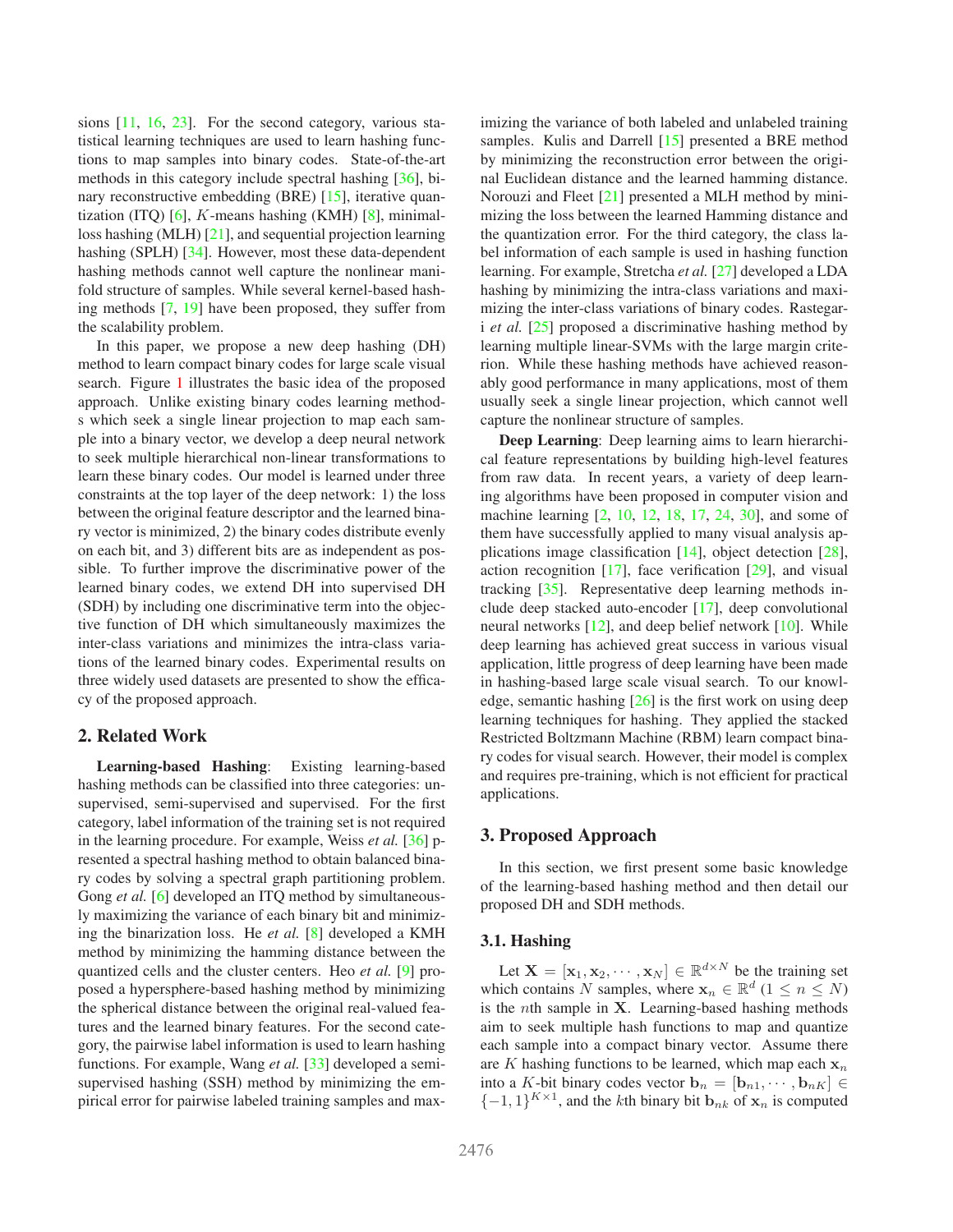<span id="page-2-2"></span>as follows:

$$
\mathbf{b}_{nk} = f_k(\mathbf{x}_n) = \text{sgn}\left(g_k(\mathbf{x}_n)\right) = \text{sgn}(\mathbf{w}_k^T \mathbf{x}_n) \tag{1}
$$

where  $f_k$  is the k<sup>th</sup> hashing function, and  $w_k \in \mathbb{R}^d$  is the projection in  $f_k$ , sgn(v) returns 1 if  $v > 0$  and -1 otherwise.

Let  $W = [w_1, w_2, \dots, w_K] \in \mathbb{R}^{d \times K}$  be the projection matrix. Then, the mapping of  $x_n$  can be computed as:  $g(\mathbf{x}_n) = \mathbf{W}^T \mathbf{x}_n$ , which can be further binarized to obtain the binary codes as follows:

$$
b_n = sgn(W^T \mathbf{x}_n) \tag{2}
$$

While a variety of learning-based hashing methods have been proposed with different motivations in recent years [\[5,](#page-8-10) [6,](#page-8-1) [8,](#page-8-11) [15,](#page-8-12) [21,](#page-8-13) [34\]](#page-8-4), most of them aim to learn the projection matrix W with different objective functions and constraints. However, most existing hashing methods only learn a single projection matrix, which is in essence linear and cannot well capture the nonlinear manifold of samples. While some kernel-based hashing methods have been presented [\[7,](#page-8-2) [19\]](#page-8-15), they still suffer from the scalability problem because these kernel-based methods cannot obtain the explicit nonlinear mapping. In this work, we propose a deep learning approach to learn multiple nonlinear transformations to obtain the compact binary codes.

#### **3.2. Deep Hashing**

As shown in Figure [1,](#page-0-0) for a given sample  $x_n$ , we obtain a binary vector  $\mathbf{b}_n$  by passing it to a network which contains multiple stacked layers of nonlinear transformations. Assume there are  $M + 1$  layers in our deep network, and there are  $p^m$  units for the mth layer, where  $m = 1, 2, \dots, M$ . For a given sample  $\mathbf{x}_n \in \mathbb{R}^d$ , the output of the first layer is:  $\mathbf{h}_n = s(\mathbf{W}^1 \mathbf{x}_n + \mathbf{c}^1) \in \mathbb{R}^{p^1}$ , where  $\mathbf{W}^1 \in \mathbb{R}^{p^1 \times d}$ is the projection matrix to be learned at the first layer of the network,  $c^1 \in \mathbb{R}^{p^1}$  is the bias, and  $s(\cdot)$  is a nonlinear activation function. The output of the first layer is then considered as the input for the second layer, so that  $h_n^2 = s(W^2h_n^1 + c^2) \in \mathbb{R}^{p^2}$ , where  $W^2 \in \mathbb{R}^{p^2 \times p^1}$  and  $c^2 \in \mathbb{R}^{p^2}$  are the projection matrix and bias vector for the second layer, respectively. Similarly, the output for the  $m$ th layer is:  $h_n^m = s(\mathbf{W}^m \mathbf{h}_n^{m-1} + \mathbf{c}^m)$ , and the output at the top layer of our network is:

<span id="page-2-0"></span>
$$
g_{DH}(\mathbf{x}_n) = \mathbf{h}_n^M = s(\mathbf{W}^M \mathbf{h}_n^{M-1} + \mathbf{c}^M)
$$
 (3)

where the mapping  $g_{DH} : \mathbb{R}^d \to \mathbb{R}^{p^M}$  is parameterized by  ${\{\mathbf W}^m, \mathbf c^m\}_{m=1}^M, 1 \leq m \leq M.$ 

Now, we perform hashing for the output  $\mathbf{h}^M$  at the top layer of the network to obtain binary codes as follows:

$$
\mathbf{b}_n = \text{sgn}(\mathbf{h}_n^M) \tag{4}
$$

Let  $\mathbf{B} = [\mathbf{b}_1, ..., \mathbf{b}_N] \in \{-1, 1\}^{K \times N}$  and  $\mathbf{H}^m =$  $[\mathbf{h}_1^m, \mathbf{h}_2^m, \cdots, \mathbf{h}_N^m] \in \mathbb{R}^{p^m \times N}$  be the matrix representation **Algorithm 1:** DH

```
Input: Training set X, network layer number M,
         learning rate \eta, iterative number R, parameters
         \lambda_1, \lambda_2 and \lambda_3, and convergence error \varepsilon.
Output: Parameters \{\mathbf{W}^m, \mathbf{c}^m\}_{m=1}^M.
Step 1 (Initialization):
        Initialize W<sup>1</sup> by getting the top p<sup>1</sup>eigenvectors from the covariance matrix.
        Initialize \{ \mathbf{W}^m \}_{m=2}^{m=M} = \mathbf{I}^{p_{m-1} \times p_m}and {\bf c}^m\sum_{m=1}^{m=M} \frac{1}{2} m^m \times 1.
Step 2 (Optimization by back propagation):
for r = 1, 2, \cdots, R do
    Set H^0 = Xfor m = 1, 2, \cdots, M do
         Compute \mathbf{H}^m(3).
     end
     for m = M, M - 1, \cdots, 1 do
         Obtain the gradients according to (6)-(7).
      \perpend
     for m = 1, 2, \cdots, M do
         Update \mathbf{W}^m and \mathbf{c}^m(10)(11).
     \mathbb{R}end
     Calculate J_t(5).
    If r > 1 and |J_r - J_{r-1}| < \varepsilon, go to Return.
end
{\bf Return: \{W^m, c^m\}}_{m=1}^M.
```
of the binary codes vectors and the output of the  $m$ th layer of the network, we formulate the following optimization problem to learn the parameters of our network:

<span id="page-2-1"></span>
$$
\min_{\mathbf{W},c} J = J_1 - \lambda_1 J_2 + \lambda_2 J_3 + \lambda_3 J_4
$$
  
\n
$$
= \frac{1}{2} \|\mathbf{B} - \mathbf{H}^M\|_F^2 - \frac{\lambda_1}{2N} \text{tr}((\mathbf{H}^M \mathbf{H}^M)^T)
$$
  
\n
$$
+ \frac{\lambda_2}{2} \sum_{m=1}^M \|\mathbf{W}^m (\mathbf{W}^m)^T - \mathbf{I}\|_F^2
$$
  
\n
$$
+ \frac{\lambda_3}{2} (\|\mathbf{W}^m\|_F^2 + \|\mathbf{c}^m\|_2^2)
$$
 (5)

The first term  $J_1$  aims to minimize the quantization loss between the learned binary vectors and the original realvalued vectors. The second term  $J_2$  aims to maximize the variance of learned binary vectors to ensure balanced bits. The third term  $J_3$  enforces a relaxed orthogonality constraint on those projection matrices so that the independence of each transform is maximized. The last term  $J_4$  are regularizers to control the scales of the parameters.  $\lambda_1$ ,  $\lambda_2$ , and  $\lambda_3$  are three parameters to balance the effect of different terms.

To solve this optimization problem, we employ the stochastic gradient descent method to learn parameters  ${\bf \{W}}^{m}, {\bf c}^{m}\}_{m=1}^{M}$ . The gradient of the objective function in [\(5\)](#page-2-1) with respect to different parameters are computed as fol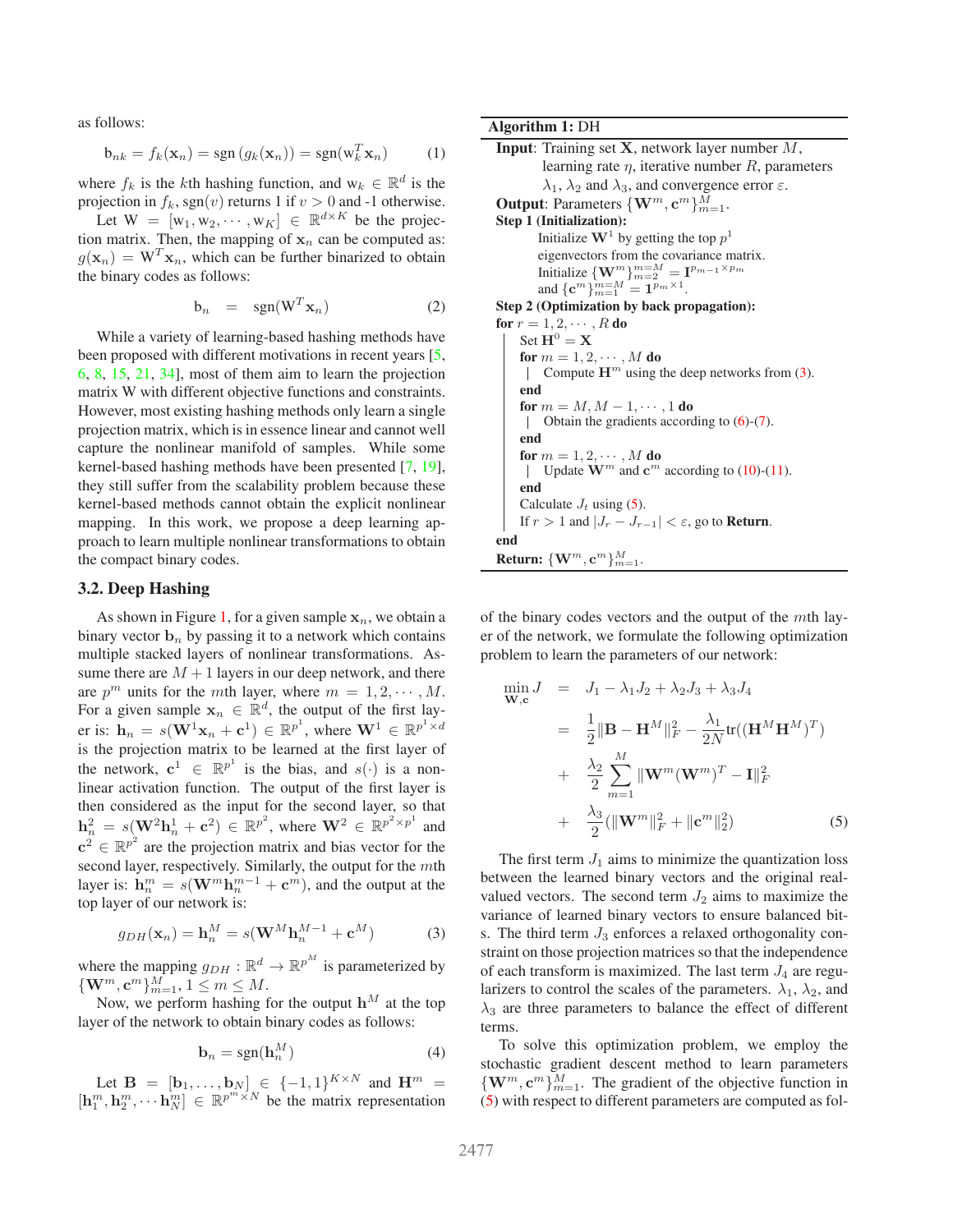<span id="page-3-4"></span>lows:

<span id="page-3-0"></span>
$$
\frac{\partial J}{\partial \mathbf{W}^m} = \Delta^m (\mathbf{H}^{m-1})^T \n+ \lambda_2 \mathbf{W}^m (\mathbf{W}^m (\mathbf{W}^m)^T - \mathbf{I}) + \lambda_3 \mathbf{W}^m
$$
\n(6)\n
$$
\frac{\partial J}{\partial \mathbf{c}^m} = \Delta^m + \lambda_3 \mathbf{c}^m
$$
\n(7)

where

$$
\Delta^M = (-(\mathbf{B} - \mathbf{H}^M) - \lambda_1 \mathbf{H}^M) \odot s'(\mathbf{Z}^M)
$$
 (8)

$$
\Delta^m = ((\mathbf{W}_1^{m+1})^T \Delta^{m+1}) \odot s'(\mathbf{Z}^m) \tag{9}
$$

Here  $\odot$  denotes element-wise multiplication, and  $\mathbf{Z}^m$  =  $\mathbf{W}^m \mathbf{H}^{m-1} + \mathbf{c}^m$ .

The parameters are updated by using the following gradient descent algorithm until convergence.

<span id="page-3-1"></span>
$$
\mathbf{W}^m = \mathbf{W}^m - \eta \frac{\partial J}{\partial \mathbf{W}^m}
$$
 (10)

$$
\mathbf{c}^m = \mathbf{c}^m - \eta \frac{\partial J}{\partial \mathbf{c}^m} \tag{11}
$$

where  $\eta$  is the step-size. **Algorithm 1** summarizes the detailed procedure of the proposed DH method.

#### **3.3. Supervised Deep Hashing**

Since DH is an unsupervised learning approach, it is desirable to further improve its performance by using the label information of training samples. In this subsection, we propose a supervised deep hashing (SDH) method which extends DH into a supervised version to enhance the discriminative power of DH. For each pair of training samples  $(\mathbf{x}_i, \mathbf{x}_j)$ , we know whether they are from the same class or not. Hence, we can construct two sets  $S$  or  $D$  from the training set, which represents the positive samples pairs and the negative samples pairs in the training set, respectively. Then, we formulate the following optimization problem for our SDH method:

<span id="page-3-2"></span>
$$
\arg \min_{\mathbf{W}, \mathbf{c}} J = \frac{1}{2} \|\mathbf{B} - \mathbf{H}^{M}\|_{F}^{2}
$$
  
\n
$$
- \frac{\lambda_{1}}{2} (\text{tr}(\frac{1}{N} \mathbf{H}^{M} (\mathbf{H}^{M})^{T}) + \alpha \text{tr}(\Sigma_{B} - \Sigma_{W}))
$$
  
\n
$$
+ \frac{\lambda_{2}}{2} \sum_{m=1}^{M} \|\mathbf{W}^{m} (\mathbf{W}^{m})^{T} - \mathbf{I}\|_{F}^{2}
$$
  
\n
$$
+ \frac{\lambda_{3}}{2} \sum_{m=1}^{M} (\|\mathbf{W}^{m}\|_{F}^{2} + \|\mathbf{c}^{m}\|_{2}^{2})
$$
(12)

#### **Algorithm 2:** SDH

```
Input: Training set X, pairwise sample indices,
          network layer number M, learning rate \eta,
          iterative number R, parameter \lambda_1, \lambda_2, \lambda_3 and \alpha,
          and convergence error \epsilon.
Output: Parameters \{\mathbf{W}^m, \mathbf{c}^m\}_{m=1}^M.
Step 1 (Initialization):
         Initialize \mathbf{W}^1 by getting the top p^1eigenvectors from a semi-supervised hashing
         method in [33].
         Initialize {\{\mathbf W}^m\}_{m=2}^{m=M} = {\mathbf I}^{p_{m-1}\times p_m}and {\bf c}^m\}_{m=1}^{m=M} = {\bf 1}^{p_m \times 1}.
Step 2 (Optimization by back propagation):
for r = 1, 2, \cdots, R do
      Set \mathbf{H}^0 = \mathbf{X}, \{\mathbf{H}_{s1}^0, \mathbf{H}_{s2}^0\} and \{\mathbf{H}_{d1}^0, \mathbf{H}_{d2}^0\} for pairwise
     samples in S and D respectively from set Xfor m = 1, 2, \cdots, M do
           Compute \mathbf{H}^m, \mathbf{H}^m_{s1}, \mathbf{H}^m_{s2}, \mathbf{H}^m_{d1}, and \mathbf{H}^m_{d2} using the
           deep networks.
     end
     for m = M, M - 1, \cdots, 1 do
          Obtain the gradients according to (15)-(16).
      \perpend
     for m = 1, 2, \cdots, M do
          Update \mathbf{W}^m and \mathbf{c}^m(10)(11).
      \mathbf{I}end
     Calculate J_t(12).
     If r > 1 and |J_r - J_{r-1}| < \varepsilon, go to Return.
end
\mathbf{Return: } \{ \mathbf{W}^{m}, \mathbf{c}^{m} \}_{m=1}^{M}.
```
where

$$
\Sigma_W = \frac{1}{N_S} \sum_{(\mathbf{x}_i, \mathbf{x}_j) \in S} (\mathbf{h}_i^M - \mathbf{h}_j^M) (\mathbf{h}_i^M - \mathbf{h}_j^M)^T
$$
  
\n
$$
= \frac{1}{N_S} tr((\mathbf{H}_{s1}^M - \mathbf{H}_{s2}^M) (\mathbf{H}_{s1}^M - \mathbf{H}_{s2}^M)^T) \quad (13)
$$
  
\n
$$
\Sigma_B = \frac{1}{N_D} \sum_{(\mathbf{x}_i, \mathbf{x}_j) \in \mathcal{D}} (\mathbf{h}_i^M - \mathbf{h}_j^M) (\mathbf{h}_i^M - \mathbf{h}_j^M)^T
$$
  
\n
$$
= \frac{1}{N_D} tr((\mathbf{H}_{d1}^M - \mathbf{H}_{d2}^M) (\mathbf{H}_{d1}^M - \mathbf{H}_{d2}^M)^T) \quad (14)
$$

 $N<sub>S</sub>$  and  $N<sub>D</sub>$  are the number of neighbor and non-neighbor pairs<sup>[1](#page-3-3)</sup>,  $\{\mathbf{H}_{s1}^m, \mathbf{H}_{s2}^m\}_{m=1}^M$  are the hidden representation of sample pairs in S and  ${\{\mathbf{H}_{d1}^{m}, \mathbf{H}_{d2}^{m}\}}_{m=1}^{M}$  in D. The objective of  $J_2$  is to minimize the intra-class variations and maximize the inter-class variations,  $\alpha$  is the parameter to balance these two parts in this term. The aims of  $J_1$ ,  $J_3$ , and  $J_4$  are the same as those of the DH method.

Similar to DH, we also use the stochastic gradient descent method to learn parameters  $\{\mathbf{W}^m, \mathbf{c}^m\}_{m=1}^M$  in SDH.

<span id="page-3-3"></span><sup>&</sup>lt;sup>1</sup>In our experiments, we randomly sampled 1000 positive and 1000 negative pairs from the training set to learn the SDH model.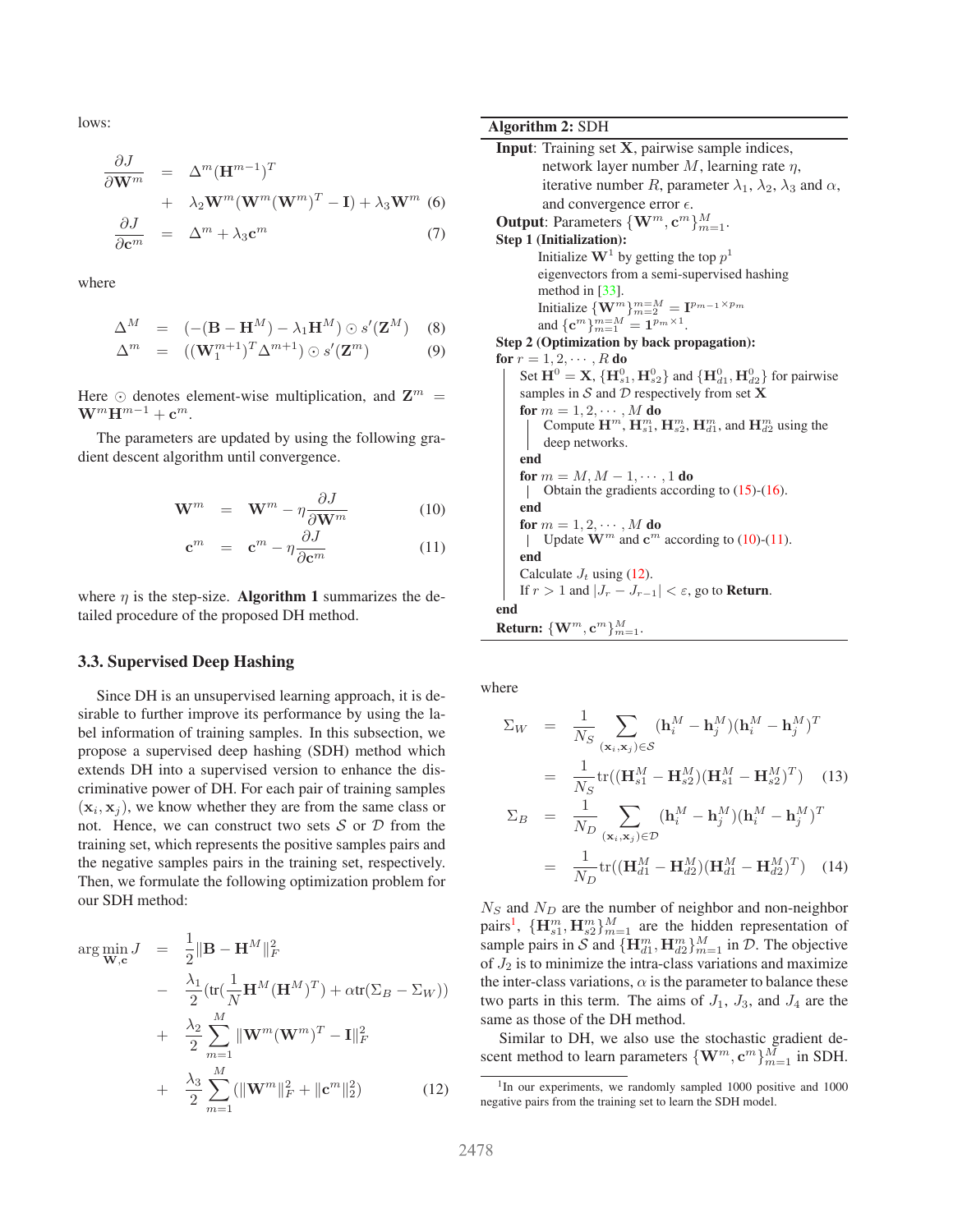<span id="page-4-2"></span><span id="page-4-1"></span>Table 1. Results on the CIFAR-10 dataset. Results on the top section are from unsupervised methods and those on the bottom section are from the supervised methods. The first two columns show the Hamming ranking results evaluated by mAP and precision@N (where N=1000). The right column shows the Hamming look-up results when the Hamming radius  $r = 2$ . Hamming look-up for  $K = 64$  is not evaluated because this evaluation is impractical for longer codes.

| Method           | Hamming ranking (mAP, $\%$ ) |       |       | precision $(\%)$ @ sample = 500 |       |       | precision $(\% )$ @ r=2 |       |
|------------------|------------------------------|-------|-------|---------------------------------|-------|-------|-------------------------|-------|
|                  | 16                           | 32    | 64    | 16                              | 32    | 64    | 16                      | 32    |
| $PCA-ITQ[6]$     | 15.67                        | 16.20 | 16.64 | 22.46                           | 25.30 | 27.09 | 22.60                   | 14.99 |
| KMH[8]           | 13.59                        | 13.93 | 14.46 | 20.28                           | 21.97 | 22.80 | 22.08                   | 5.72  |
| Spherical [9]    | 13.98                        | 14.58 | 15.38 | 20.13                           | 22.33 | 25.19 | 20.96                   | 12.50 |
| SH [36]          | 12.55                        | 12.42 | 12.56 | 18.83                           | 19.72 | 20.16 | 18.52                   | 20.60 |
| Semantic [26]    | 12.95                        | 14.09 | 13.89 | 14.79                           | 17.87 | 18.27 | 11.49                   | 13.78 |
| <b>PCAH</b> [34] | 12.91                        | 12.60 | 12.10 | 18.89                           | 19.35 | 18.73 | 21.29                   | 2.68  |
| LSH[1]           | 12.55                        | 13.76 | 15.07 | 16.21                           | 19.10 | 22.25 | 16.73                   | 7.07  |
| DH               | 16.17                        | 16.62 | 16.96 | 23.79                           | 26.00 | 27.70 | 23.33                   | 15.77 |
| <b>SPLH</b> [34] | 17.61                        | 20.20 | 20.98 | 25.32                           | 29.43 | 32.22 | 23.05                   | 30.47 |
| <b>MLH</b> [21]  | 18.37                        | 20.49 | 21.89 | 24.43                           | 29.60 | 33.01 | 23.52                   | 28.72 |
| <b>BRE</b> [15]  | 14.42                        | 15.14 | 15.88 | 20.68                           | 22.86 | 25.14 | 20.89                   | 20.29 |
| <b>SDH</b>       | 18.80                        | 20.83 | 22.51 | 26.32                           | 30.42 | 33.60 | 23.26                   | 31.48 |

The gradient of the objective function in [\(12\)](#page-3-2) with respect to these parameters can be computed as follows:

<span id="page-4-0"></span>
$$
\frac{\partial J}{\partial \mathbf{W}^m} = \Delta^m \mathbf{H}^{m-1} + \frac{\alpha}{\lambda_1} (\Delta_{s1}^m \mathbf{H}_{s1}^{m-1} \n- \Delta_{s2}^m \mathbf{H}_{s2}^{m-1} - \Delta_{d1}^m \mathbf{H}_{d1}^{m-1} \n+ \Delta_{d2}^m \mathbf{H}_{d2}^{m-1}) + \lambda_3 \mathbf{W}^m \n+ \lambda_2 \mathbf{W}^m (\mathbf{W}^m (\mathbf{W}^m)^T - \mathbf{I}) \qquad (15) \n\frac{\partial J}{\partial \mathbf{c}^m} = \Delta^m + \frac{\alpha}{\lambda_1} (\Delta_{s1}^m - \Delta_{s2}^m)
$$

$$
\overline{m} = \Delta + \overline{\lambda_1} (\Delta_{s1} - \Delta_{s2})
$$

$$
- \Delta_{d1}^m + \Delta_{d2}^m) + \lambda_3 \mathbf{c}^m
$$
(16)

where the  $\Delta$  terms for the top layer can be computed as follows:

$$
\Delta_{s1}^M = \frac{1}{N_S} (\mathbf{H}_{s1}^M - \mathbf{H}_{s2}^M) \odot s'(\mathbf{Z}_{s1}^M) \qquad (17)
$$

$$
\Delta_{s2}^m = \frac{1}{N_S} (\mathbf{H}_{s1}^M - \mathbf{H}_{s2}^M) \odot s'(\mathbf{Z}_{s1}^M)
$$
 (18)

$$
\Delta_{d1}^M = \frac{1}{N_D} (\mathbf{H}_{d1}^M - \mathbf{H}_{d2}^M) \odot s'(\mathbf{Z}_{d1}^M) \qquad (19)
$$

$$
\Delta_{d2}^m = \frac{1}{N_D} (\mathbf{H}_{d1}^M - \mathbf{H}_{d2}^M) \odot s'(\mathbf{Z}_{d1}^M) \qquad (20)
$$

For the hidden layer, they can be computed as follows:

$$
\Delta_{s1}^m = ((\mathbf{W}^{m+1})^T \Delta_{s1}^{m+1}) \odot s'(\mathbf{Z}_{s1}^m) \qquad (21)
$$

$$
\Delta_{s2}^m = ((\mathbf{W}^{m+1})^T \Delta_{s2}^{m+1}) \odot s'(\mathbf{Z}_{s2}^m) \qquad (22)
$$

$$
\Delta_{d1}^{m} = ((\mathbf{W}^{m+1})^T \Delta_{d1}^{m+1}) \odot s'(\mathbf{Z}_{d1}^{m}) \qquad (23)
$$

$$
\Delta_{d2}^{m} = ((\mathbf{W}^{m+1})^T \Delta_{d2}^{m+1}) \odot s'(\mathbf{Z}_{d2}^{m}) \qquad (24)
$$

**Algorithm 2** summarizes the detailed procedure of the proposed SDH method.

### **4. Experiments**

We conduct experiments on three widely used datasets to evaluate our proposed DH and SDH methods for compact binary codes learning and compare them with several stateof-the-art methods. The following describes the details of the experiments and results.

#### **4.1. Results on CIFAR-10**

The CIFAR-10 dataset [\[13\]](#page-8-32) contains 60000 color images from 10 object classes, which are from the Tiny image dataset [\[31\]](#page-8-33). The size of each image is  $32 \times 32$ . Following the same setting in [\[34\]](#page-8-4), We randomly sampled 1000 samples, 100 per class, as the query data, and used the remaining 59000 images as the gallery set. Each image was represented as a 512-D GIST feature vector [\[22\]](#page-8-34).

For our DH and SDH methods, we trained our deep model with 3 layers by setting  $M = 2$ , where the dimensions for these layers were empirically set as  $[60 \rightarrow 30 \rightarrow 16]$ ,  $[80 \to 50 \to 32]$ , and  $[100 \to 80 \to 64]$  for the 16, 32 and 64 bits experiments, respectively. The parameters  $\lambda_1$ ,  $\lambda_2$  and  $\lambda_3$  were empirically set as 100, 0.001 and 0.001, respectively. We used the hyperbolic tangent function as the non-linear activation function in our models. The parameter  $\alpha$  for SDH was empirically set as 1.

We compared our methods with nine state-of-the-art hashing methods, where six of them are unsupervised and the other three are supervised. The six unsupervised methods include PCA-ITQ [\[6\]](#page-8-1), KMH [\[8\]](#page-8-11), Spherical [\[9\]](#page-8-16), SH [\[36\]](#page-8-5), PCAH [\[34\]](#page-8-4) and LSH [\[1\]](#page-8-6). The three supervised methods are SPLH  $[34]$ , MLH  $[21]$ , and BRE  $[15]$ . For all of these nine compared methods, we employed the implementations of these compared methods provided by the original authors and used the default parameters recommended by the corresponding papers. Semantic [\[26\]](#page-8-31)

We used the following three evaluation metrics to measure the performance of different methods: 1) mean average precision (mAP): which computes the area under the precision-recall curve and evaluates the overall performance of different hashing algorithms; 2) precision at  $N$  samples: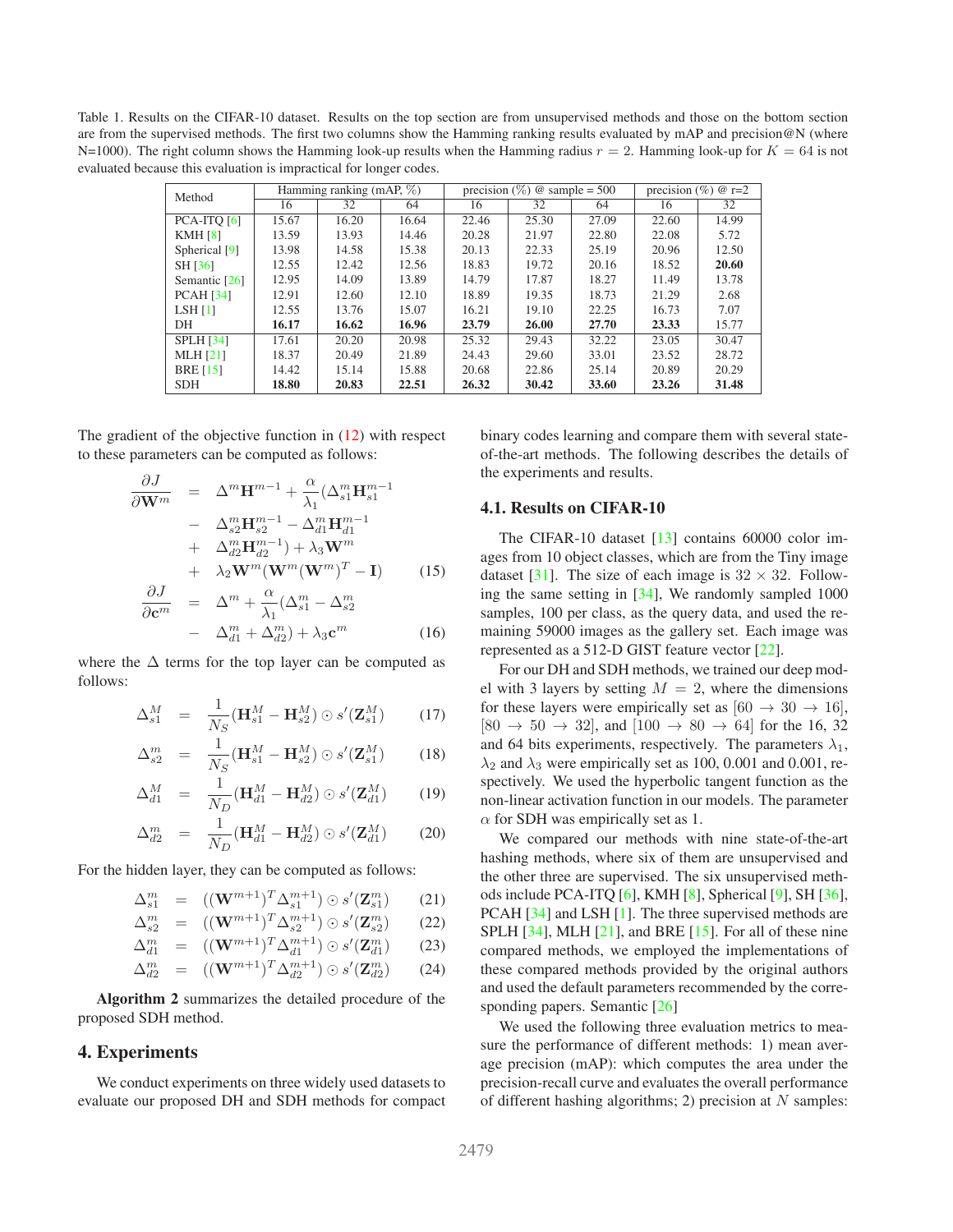<span id="page-5-2"></span>

Figure 2. Recall vs. precision curve on the CIFAR dataset. The first row shows the results of unsupervised hashing methods and the second row for supervised hashing methods at 16, 32 and 64 bits, respectively.

<span id="page-5-0"></span>

<span id="page-5-1"></span>Figure 3. Top retrieved 6 images of 4 queries returned by different hashing methods on the CIFAR dataset. The image on the first column is the query sample. From left to right are the retrieved images by DH, ITQ, KMH, Spherical, SDH and SPLH when 64-bit binary codes are used for search.

which is the percentage of true neighbors among top  $N$  retrieved samples; and 3) Hamming look-up result when the hamming radius is set as  $r$ : which measures the precision over all the points in the buckets that fall within a hamming radius of  $r = 2$  provided that a failed search would have zero precision. We repeated the experiments 10 times and took the average as the final result.

Table [1](#page-4-1) shows the search results of different hashing methods on the CIFAR-10 dataset. Figure [2](#page-5-0) shows the recall vs. precision curves for different methods on 16, 32 and 64 bits, respectively. As can be seen, our DH method outperforms the other compared unsupervised hashing methods, and our SDH outperforms the other compared supervised hashing methods, respectively. In addition, we also compare our model with the Semantic hashing [\[26\]](#page-8-31) technique which also uses a deep model. Our method performs much better than the Semantic Hashing since our model not only minimize the reconstruction cost but also ensures balanced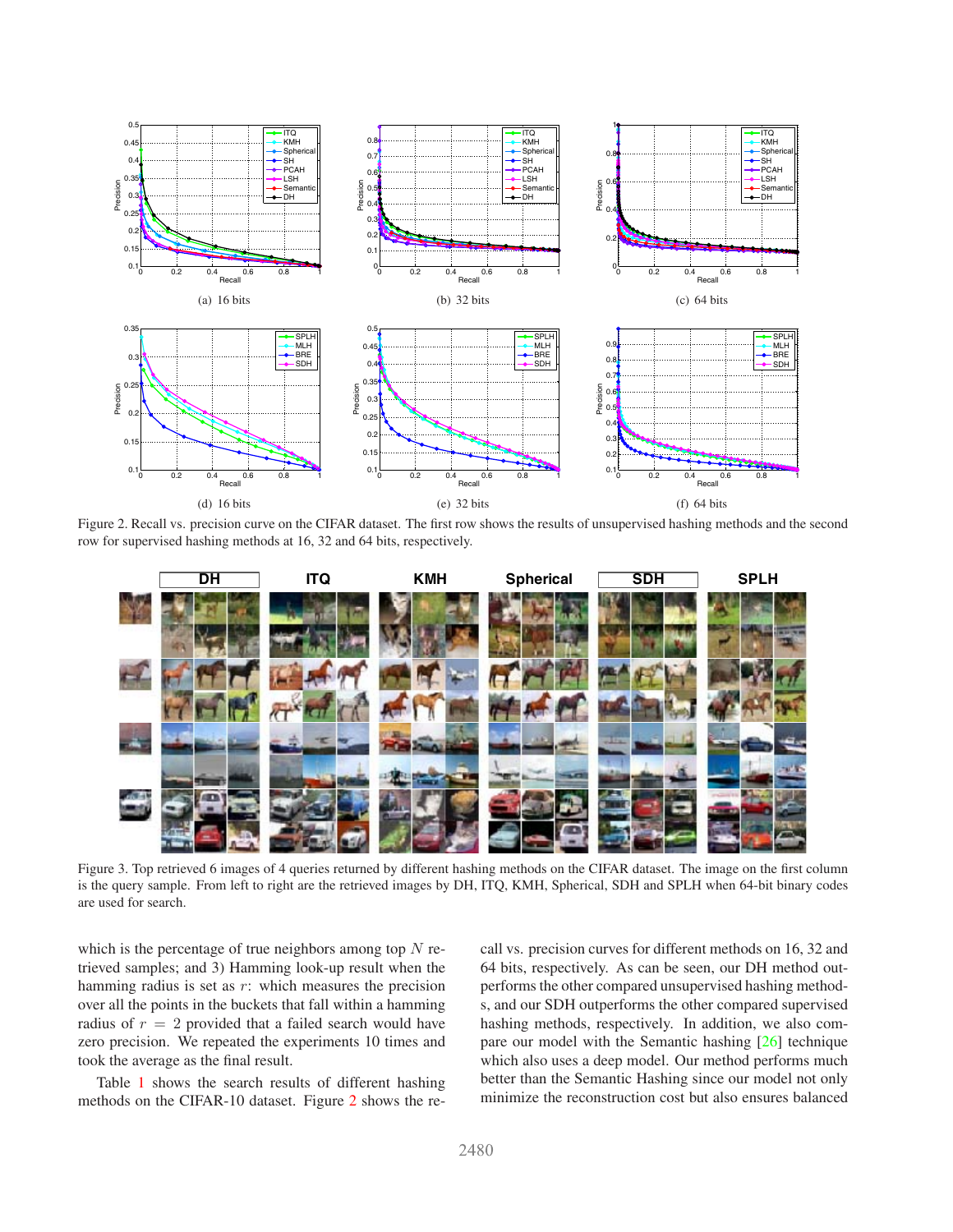<span id="page-6-3"></span>

<span id="page-6-2"></span><span id="page-6-1"></span>Figure 4. Recall vs. precision curve on the MNIST dataset for unsupervised hashing methods at 16, 32 and 64 bits, respectively.

Table 2. Results on the MNIST dataset. The top section are the unsupervised methods and the bottom section are the supervised methods. The first two columns show the Hamming ranking results evaluated by mAP and precision@N where N=1000, and the last column shows the Hamming look-up results when the Hamming radius  $r = 2$ .

| Method           | Hamming ranking (mAP, $\%$ ) |       |       | precision $(\%)$ @ sample = 500 |       |       | precision $(\% )$ @ r=2 |       |
|------------------|------------------------------|-------|-------|---------------------------------|-------|-------|-------------------------|-------|
|                  | 16                           | 32    | 64    | 16                              | 32    | 64    | 16                      | 32    |
| $PCA-ITQ[6]$     | 41.18                        | 43.82 | 45.37 | 66.39                           | 74.04 | 77.42 | 65.73                   | 73.14 |
| KMH[8]           | 32.12                        | 33.29 | 35.78 | 60.43                           | 67.19 | 72.65 | 61.88                   | 68.85 |
| Spherical [9]    | 25.81                        | 30.77 | 34.75 | 49.48                           | 61.27 | 69.85 | 51.71                   | 64.26 |
| SH [36]          | 26.64                        | 25.72 | 24.10 | 56.29                           | 61.29 | 61.98 | 57.52                   | 65.31 |
| <b>PCAH</b> [34] | 27.33                        | 24.85 | 21.47 | 56.56                           | 59.99 | 57.97 | 36.36                   | 65.54 |
| LSH[1]           | 20.88                        | 25.83 | 31.71 | 37.77                           | 50.16 | 61.73 | 25.10                   | 55.61 |
| DH               | 43.14                        | 44.97 | 46.74 | 67.89                           | 74.72 | 78.63 | 66.10                   | 73.29 |
| <b>SPLH</b> [34] | 44.20                        | 48.29 | 48.34 | 62.98                           | 67.89 | 67.99 | 63.71                   | 74.06 |
| <b>BRE</b> [15]  | 33.34                        | 35.09 | 36.80 | 60.72                           | 68.86 | 73.08 | 34.09                   | 64.21 |
| <b>SDH</b>       | 46.75                        | 51.01 | 52.50 | 65.19                           | 70.18 | 72.33 | 63.92                   | 77.07 |

bits and independence of each transformation.

Figure [3](#page-5-1) presents some example query images and the retrieved neighbors on the CIFAR-10 dataset when 64 bits were used to learn binary codes for different hashing methods. We see that our DH and SDH methods shows better search performance because higher semantic relevance can be obtained in the top retrieved samples.

### **4.2. Results on MNIST**

The MNIST dataset $2$  consists of 70000 handwritten digit images from 10 classes (labeled from 0 to 9). The size of each image is  $28 \times 28$ . We randomly sampled 1000 samples, 100 per class, as the query data, and used the remaining 69000 images as the gallery set. Each image was represented as a 784-D gray-scale feature vector by using its intensity [\[22\]](#page-8-34). We followed the same setting in the CIFAR-10 dataset and also used the same three evaluation metrics to compare different hashing methods. Table [2](#page-6-1) shows the search results of different hashing methods on the MNIST dataset. Figure [4](#page-6-2) shows the recall vs. precision curves for different unsupervised hashing methods on 16, 32 and 64 bits, respectively. As can be seen, our DH method outperforms the other compared unsupervised hashing methods, and our SDH outperforms the other compared supervised hashing methods, respectively.

#### **4.3. Results on LabelMe22k**

The LabelMe dataset [\[32\]](#page-8-35) consists of 22000 object images, where each image was represented as 512-D GIST feature. For each sample, a maximum of 50 semantic neighbors were provided as the ground truths for evaluation. Following the same evaluation protocol in [\[15\]](#page-8-12), we randomly sampled 2000 images as the query data and used the remaining 20000 images are the gallery set. We measure the recall at the top  $N$  ranked samples to evaluate the different methods, which is defined as the fraction of retrieved true neighbors to the total number of true neighbors. Table [3](#page-7-0) that the search results and Figure [5](#page-7-1) shows the Recall@N results of different hashing methods on the LabelMe22k dataset, respectively. We see that our DH achieved very competitive results with the state-of-the-art unsupervised hashing methods and SDH outperforms the compared supervised hashing methods, respectively.

#### **4.4. Computational Time**

Lastly, we investigated the computational time of our proposed DH and SDH methods, and compared them with those of other hashing methods. Our PC is configured with a 3.40GHz CPU and 24.0 GB RAM. Table [4](#page-7-2) shows the training and test time of different hashing methods on the CIFAR-10 dataset when 16-bit binary codes are used for evaluation, where the test time is computed for each query

<span id="page-6-0"></span><sup>2</sup>http://yann.lecun.com/exdb/mnist/.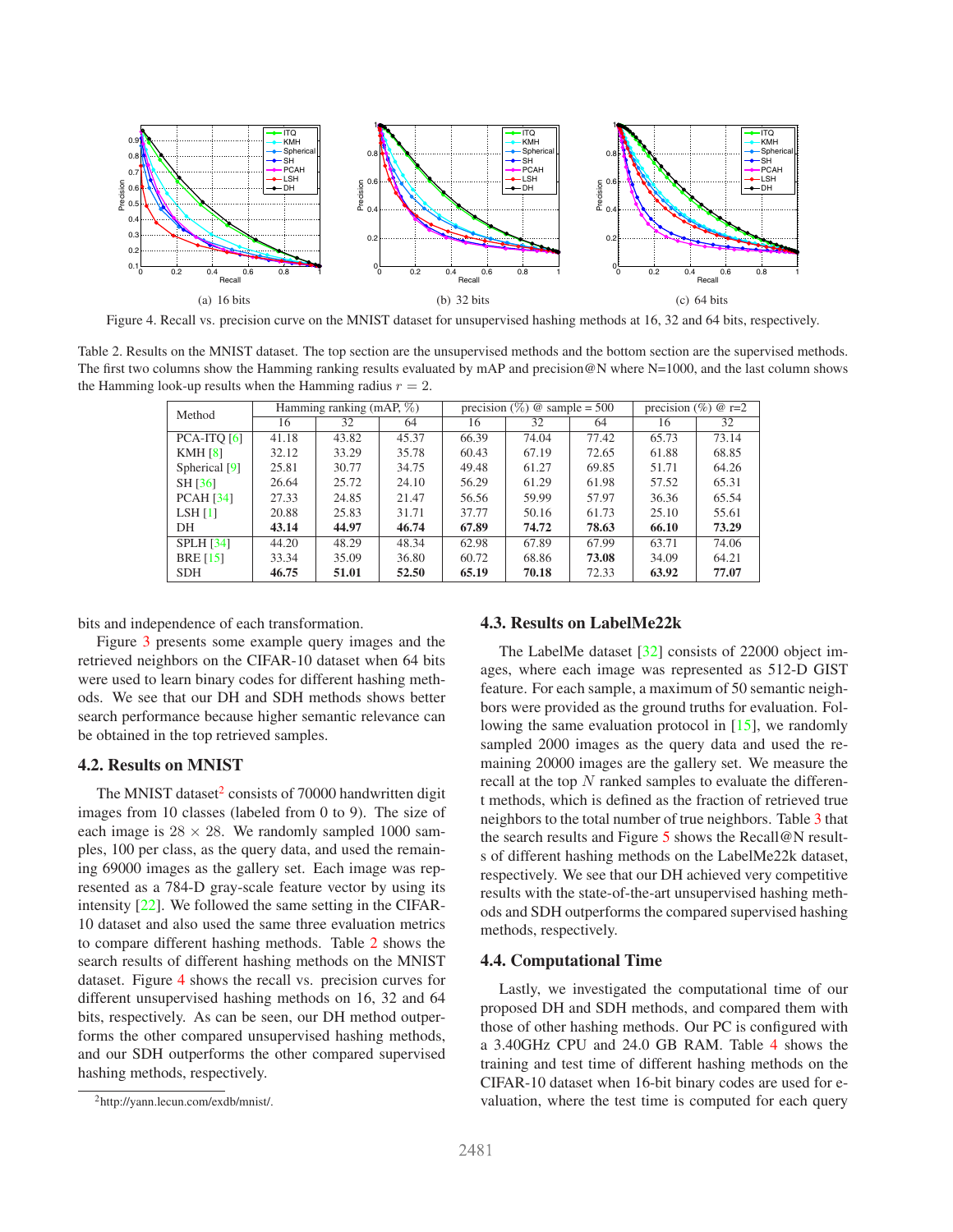<span id="page-7-3"></span>

<span id="page-7-1"></span>Figure 5. Recall@N results for the LabelMe22k dataset. The first row shows the results of unsupervised methods and the second row for the supervised methods at 16, 32 and 64 bits, respectively.

Table 3. Recall@N results on the LabelMe22k database when N=1000. On the top section are the unsupervised methods and on the bottom section are the semi-supervised ones.

<span id="page-7-0"></span>

| Method           | Recall $\omega N = 1000$ |       |       |  |  |  |
|------------------|--------------------------|-------|-------|--|--|--|
|                  | 16                       | 32    | 64    |  |  |  |
| PCA-ITO [6]      | 31.29                    | 34.54 | 37.97 |  |  |  |
| <b>KMH [8]</b>   | 30.58                    | 32.65 | 34.31 |  |  |  |
| Spherical [9]    | 26.51                    | 29.96 | 35.04 |  |  |  |
| SH [36]          | 22.04                    | 24.09 | 24.28 |  |  |  |
| <b>PCAH</b> [34] | 23.11                    | 20.06 | 18.49 |  |  |  |
| <b>LSH</b> [1]   | 22.01                    | 28.22 | 32.42 |  |  |  |
| DН               | 32.60                    | 35.51 | 38.42 |  |  |  |
| <b>SPLH</b> [34] | 32.29                    | 36.90 | 37.82 |  |  |  |
| <b>MLH</b> [21]  | 32.05                    | 37.21 | 36.66 |  |  |  |
| <b>BRE</b> [15]  | 28.46                    | 33.02 | 38.30 |  |  |  |
| <b>SDH</b>       | 33.79                    | 39.10 | 42.98 |  |  |  |

image. We see that the training time of our methods are higher than previous hashing methods, and the test time are comparable to the existing methods.

## **5. Conclusion**

In this paper, we have proposed two hashing methods called deep hashing (DH) and supervised deep hashing (SDH) for compact binary codes learning. Experimental results on three widely used datasets showed the effectiveness of the proposed methods. How to apply our proposed methods to other vision applications such as object recognition and visual tracking seems an interesting future work.

Table 4. Computational time of different hashing methods on the CIFAR-10 dataset.

<span id="page-7-2"></span>

| Method           | Training (seconds) | Test (microseconds) |
|------------------|--------------------|---------------------|
| PCA-ITO [6]      | 5.0                | 2.6                 |
| <b>KMH [8]</b>   | 72.4               | 29.0                |
| Spherical [9]    | 6.7                | 6.5                 |
| SH [36]          | 0.7                | 6.9                 |
| Semantic [26]    | 0.0023             | 43.1                |
| <b>PCAH</b> [34] | 0.7                | 0.06                |
| LSH[1]           | 0.1                | 0.08                |
| DН               | 27.5               | 4.1                 |
| <b>SPLH</b> [34] | 8.0                | 2.5                 |
| <b>MLH</b> [21]  | 1770.0             | 2.5                 |
| <b>BRE</b> [15]  | 37.6               | 4.3                 |
| <b>SDH</b>       | 54.8               | 4.8                 |

## **Acknowledgement**

This work was supported by a research grant from the Agency for Science, Technology and Research of Singapore for the Human Cyber Security Systems (HCSS) Program at the Advanced Digital Sciences Center, the research grant of Singapore Ministry of Education (MOE) Tier 2 ARC28/14, Singapore A\*STAR Science and Engineering Research Council PSF1321202099, and the National Natural Science Foundation of China under Grant 61225008, the National Basic Research Program of China under Grant 2014CB349304, the Ministry of Education of China under Grant 20120002110033, and the Tsinghua University Initiative Scientific Research Program.